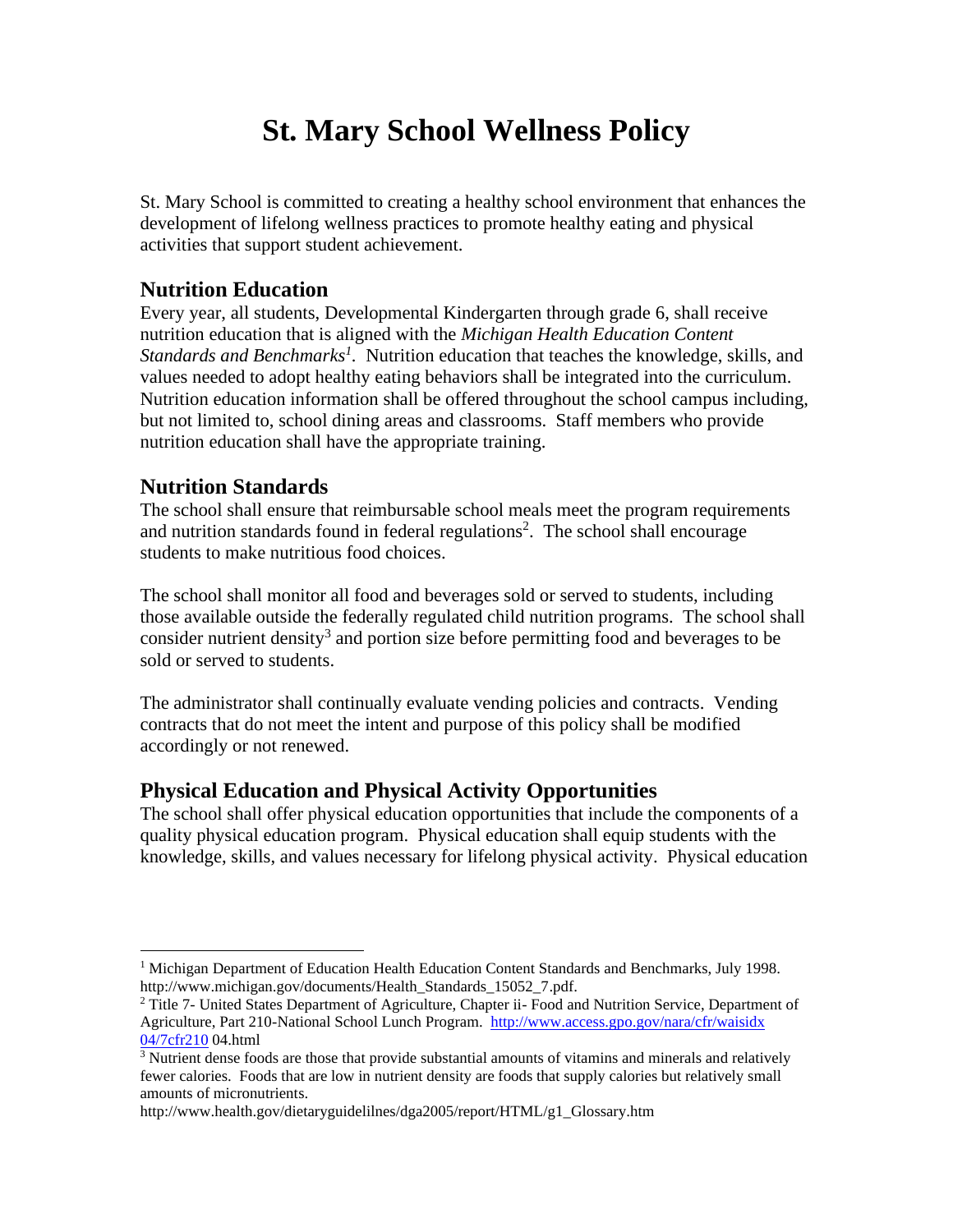instruction shall be aligned with the *Michigan Physical Education Content Standards and Benchmarks<sup>4</sup> .*

Every year, all students, Y5-6, shall have the opportunity to participate regularly in supervised physical activities, either organized or unstructured, intended to maintain physical fitness and to understand the short- and long-term benefits of a physically active and healthy lifestyle.

The school may implement other appropriate programs that help create a school environment that conveys consistent wellness messages and is conducive to healthy eating and physical activity.

# **Implementation and Measurement**

The administrator shall implement this policy and measure how well it is being managed and enforced. The administrator shall develop and implement administrative rules consistent with this policy. Input from teachers (including specialists in health and physical education), parents/guardians, students, representatives of the school food service program, school committee members, and administrators, shall be considered before implementing such rules. A sustained effort is necessary to implement and enforce this policy. The district superintendent shall report to the local school board as requested on the school's programs and efforts to meet the purpose and intent of this policy.

Staff shall be reminded that healthy students come in all shapes and sizes. Students should receive consistent messages and support for:

- ❖ Self respect
- ❖ Respect for others
- ❖ Healthy eating
- ❖ Physical activity

These local rules are subject to ongoing administrative review and modification as necessary to help assure compliance with the purpose and intent of St. Mary School's Local Wellness Policy. Any school stakeholder wishing to express a viewpoint, opinion, or complaint regarding these local rules should contact:

Mrs. Lisa Seeley 220 W Downie St. Alma, MI 48801

Students, staff, and parents/guardians will be informed about the Local Wellness Policy annually.

# **Nutrition Education**

Nutrition education, a component of comprehensive health education, shall be offered every year to all students of the school. The school may offer age-appropriate nutrition

<sup>4</sup> Including goals for physical activity is required by federal law Section 204 of Public Law 108-265. Physical education, while recommended, is not required. http://www.fns.usda.gov/tn/Healthy/108-265.pdf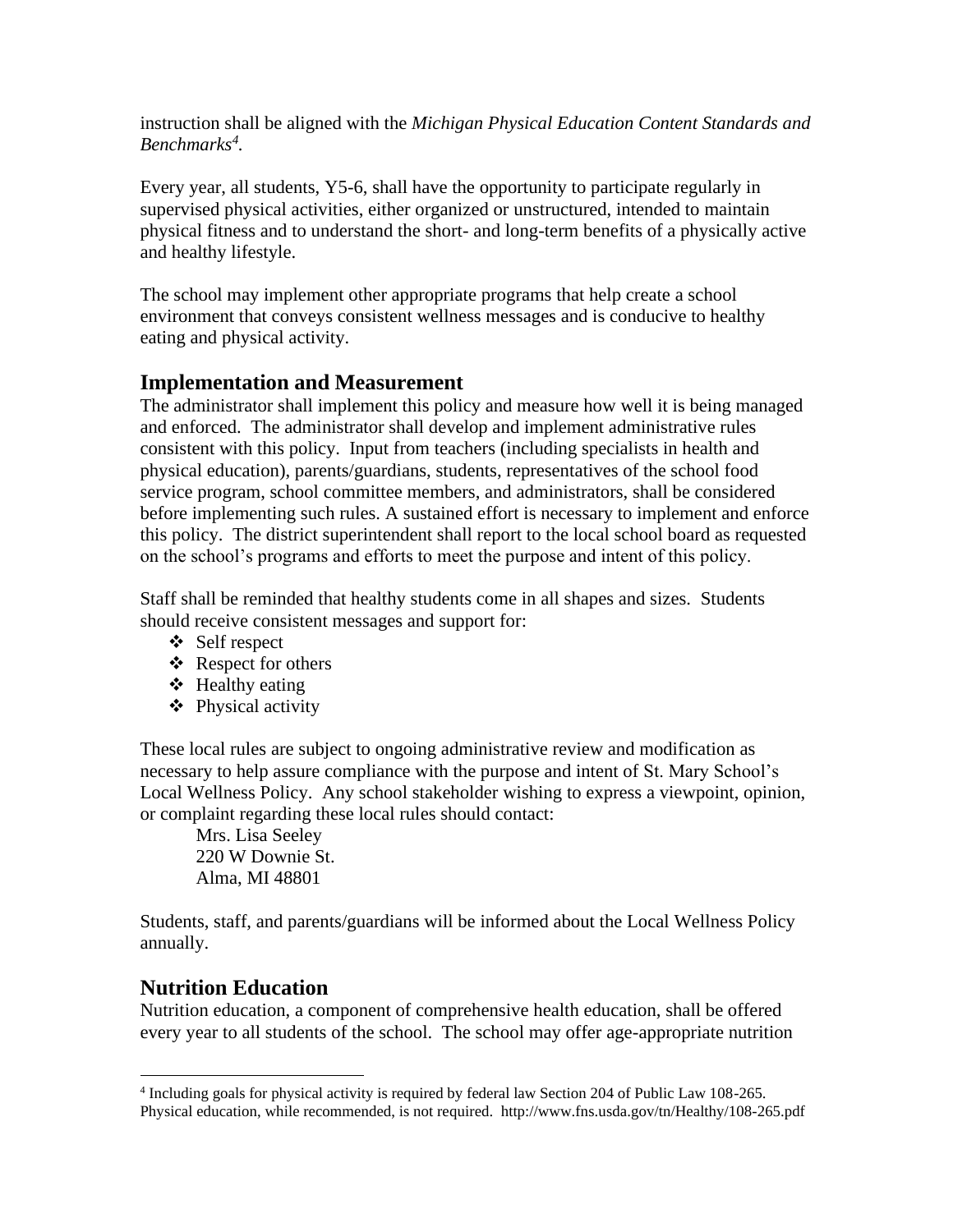education classes. In addition, nutrition education topics shall be integrated into the entire curriculum when appropriate.

The school shall implement a quality nutrition education program that addresses the following:

- ❖ Curriculum
	- Has a curriculum aligned with the *Michigan Health Education Content Standards and Benchmarks.<sup>5</sup>*
	- Equips students to acquire the knowledge and skills needed to engage in sound nutrition behavior.
- ❖ Instruction and Assessment
	- Aligns curriculum, instruction, and assessment
	- Builds students' confidence and competence in making healthy nutrition choices.
	- **Engages students in learning that prepares them to choose a healthy** lifestyle.
	- Includes children of all abilities.

Nutrition education should also be made available to parents/guardians. This may be provided in the form of handouts, wall or bulletin board posters or banners, postings in the parish website, community and student-oriented presentations or other communications focused on promoting proper nutrition and healthy lifestyles.

# **Nutrition Standards**

The school shall offer school meal programs with menus meeting the meal patterns and nutrition standards established by the United States Department of Agriculture (USDA). The school shall encourage students to make food choices based on the most current Dietary Guidelines for Americans. Food and beverages that compete with the school policy of promoting a healthy school environment shall be discouraged.

The school shall monitor food service distributors and snack vendors to ensure that they provide predominantly healthy food and beverages choices that comply with this policy's purpose.

The school shall encourage serving healthy food at school parties. Notices shall be sent to parents/guardians either separately or as part of a school newsletter, reminding them of the necessity of providing healthy treats for students.

<sup>&</sup>lt;sup>5</sup> The Role of Michigan Schools in Promoting Healthy Weight. September 2001. http://www.emc.cmich.edu/pdfs/Healthy%20Weight..pdf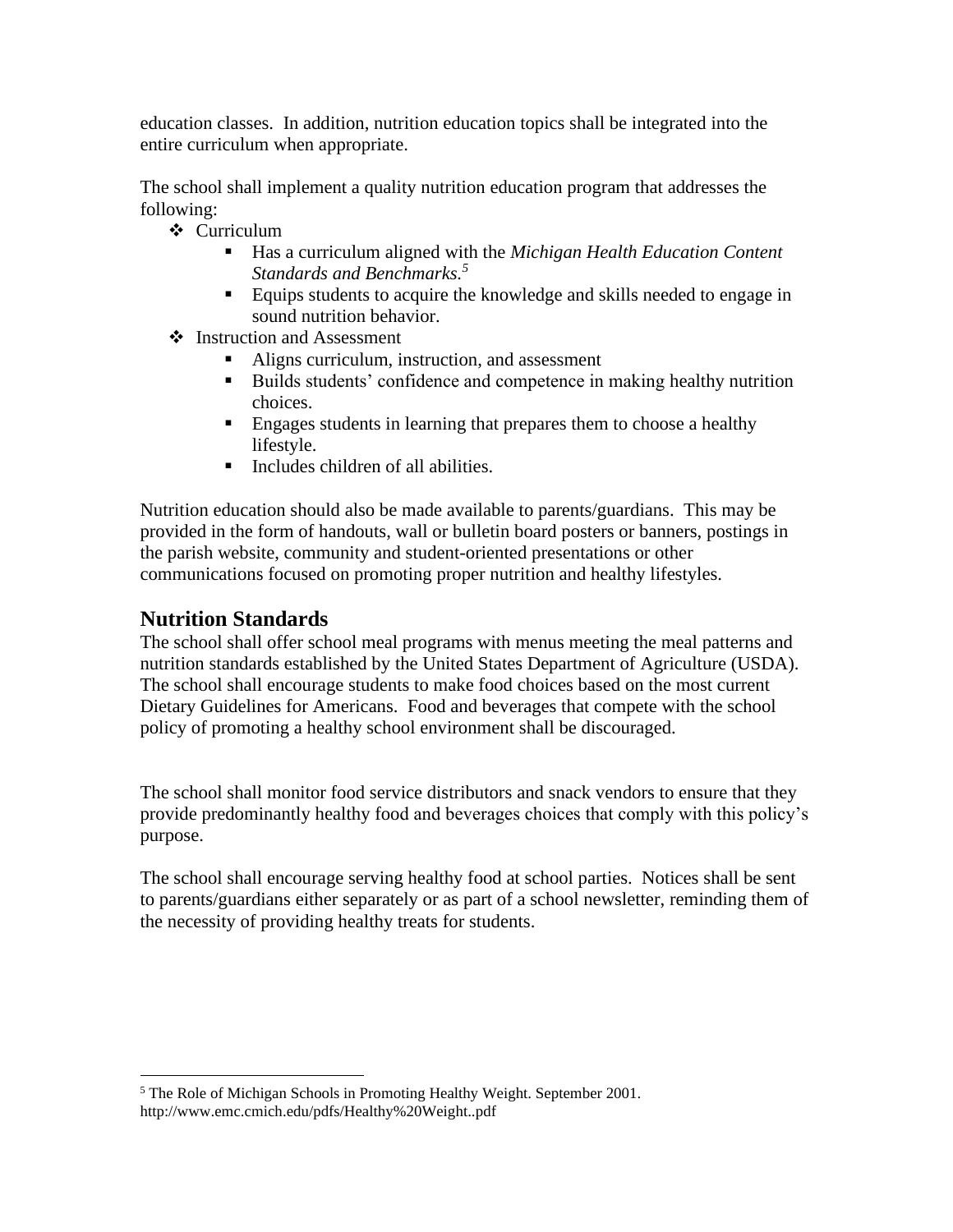# **Physical Education and Physical Activity Opportunities**

Developmentally appropriate physical education shall be offered every year to all students. In addition, physical education topics shall be integrated into the curriculum when appropriate.

The school shall implement a quality physical education program that addresses the following:

#### *Curriculum:*

- ❖ Equips students with the knowledge, skills, and attitudes necessary for lifelong physical activity.
- ❖ Has a curriculum aligned with the *Michigan Physical Education Content Standard and Benchmarks.*
- ❖ Influences personal and social skill development.

#### *Instruction and Assessment:*

- ❖ Aligns curriculum, instruction, and assessment.
- ❖ Builds students' confidence and competence in physical abilities.
- ❖ Includes students of all abilities.
- ❖ Keeps all students involved in purposeful activity for a majority of the class period.

#### *Opportunity to Learn:*

- ❖ Has a teacher-to-student ratio consistent with those of other subject areas and/or classrooms.
- ❖ Provides facilities to implement the curriculum.
- ❖ Provides a minimum of 10 minutes per week per student spent in physical activity.

The school will offer daily opportunities for unstructured physical activity, commonly referred to as recess, for all students Y5-6. Recess should be in addition to physical education class, and not be a substitute for physical education. The school shall provide proper equipment and a safe area designated for supervised recess. School staff should make all effort to avoid withholding participation in recess from students. Staff should avoid canceling recess to make up for missed instructional time.

# **Other School-Based Activities Designed to Promote Student Wellness**

The school shall strive to create a healthy school environment that promotes healthy eating and physical activity. In order to create this environment, the following shall be implemented:

#### *Dining Environment:*

- ❖ A clean, safe, enjoyable meal environment shall be provided.
- ❖ There shall be enough space to ensure that all students have access to school meals with minimum wait time.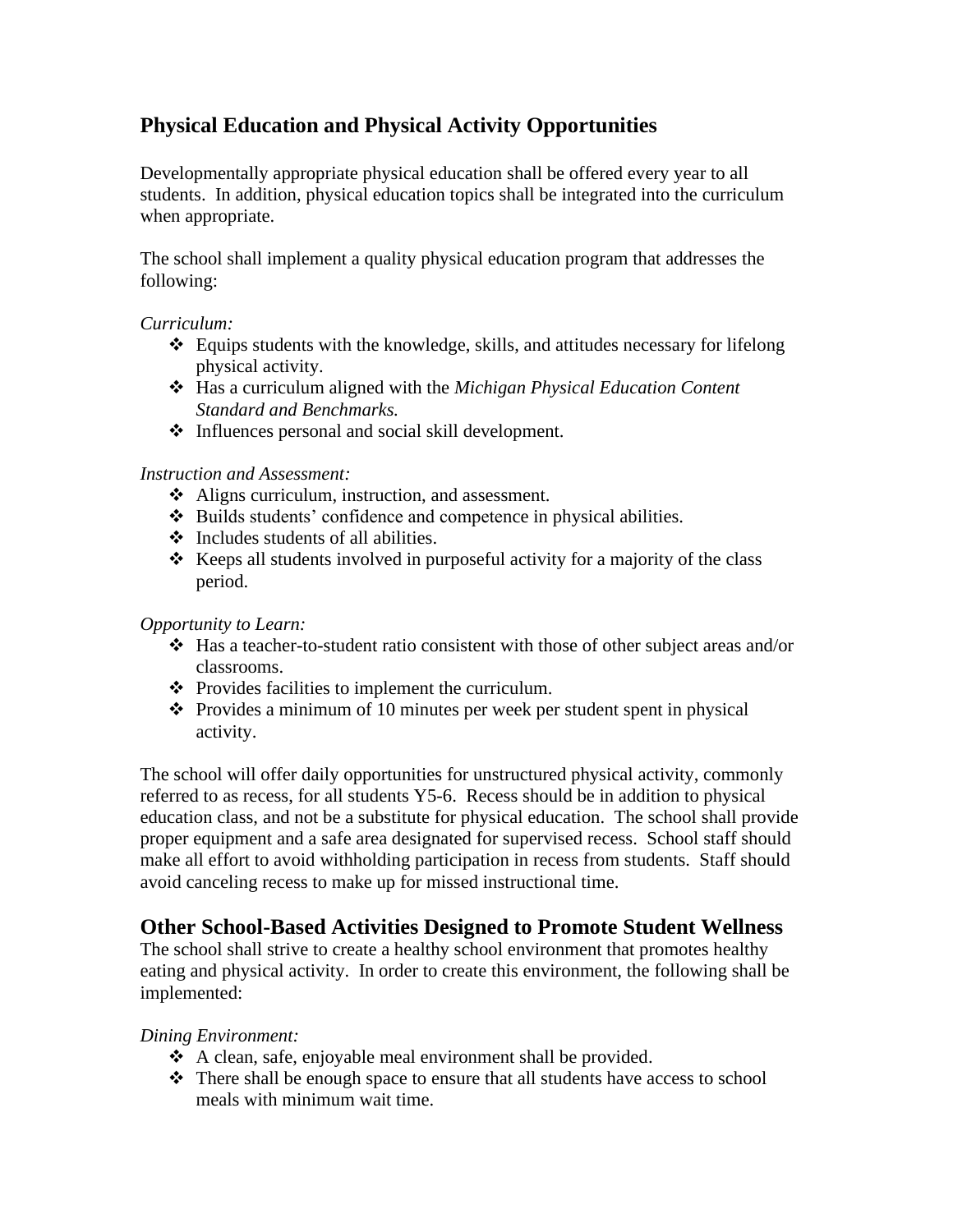- ❖ Drinking fountains will be maintained, so that all students have access to water throughout the day.
- ❖ Identity protection will be provided to students who eat free and reduced-price meals.
- ❖ Smoking is prohibited on school grounds.

#### *Time to Eat*

- ❖ The school shall ensure adequate time for students to enjoy eating healthy foods with friends in school.
- ❖ Lunch time will be scheduled as near to the middle of the school day as possible.

#### *Food or Physical Activity as a Reward or Punishment:*

- ❖ The school shall discourage the use of food as a reward or punishment.
- ❖ The school will avoid denying participation in physical activity as a form of punishment or to make up classroom time.
- ❖ The school will encourage using physical activity as a reward.

#### *Consistent School Activities and Environment:*

- ❖ Provide opportunities for professional training the development for foodservice staff and teachers in the areas of nutrition and physical education.
- ❖ Encourage parents/guardians, teachers, administrators, students, foodservice professionals, and community members to serve as role models in practicing healthy eating and being physically active, both at school and at home.
- ❖ Provide information and outreach materials about other food and nutrition service programs such as Food Stamps and Women, Infants, and Children (WIC) to students and parents/guardians.
- ❖ Encourage physical activity across the curriculum throughout the school day or in all subject areas, for example, Brain Breaks.<sup>6</sup>
- ❖ Encourage the use of protective clothing, hats, and/or sunscreen, especially if the students will be outdoors for more than 30 minutes.

The principal shall appoint a wellness committee that includes parents, students, representatives of the school food authority, educational staff (including physical education teachers), school health professionals, members of the public and school administrators to oversee development, implantation, evaluation and periodic update of the wellness policy. The Wellness Committee shall be an ad hoc committee with members recruited and chosen.

The Wellness Committee shall be responsible for:

- Assessment of the current school environment;
- Review of the school's wellness policy
- Presentation of the wellness policy to the Administration for approval
- Measurement of the implementation of the policy

<sup>6</sup> Tips and tools to Help Implement Michigan's Healthy Food and Beverage Policy, 2004. http://www.tn.fcs.msue.msu.edu/toolkit.pdf